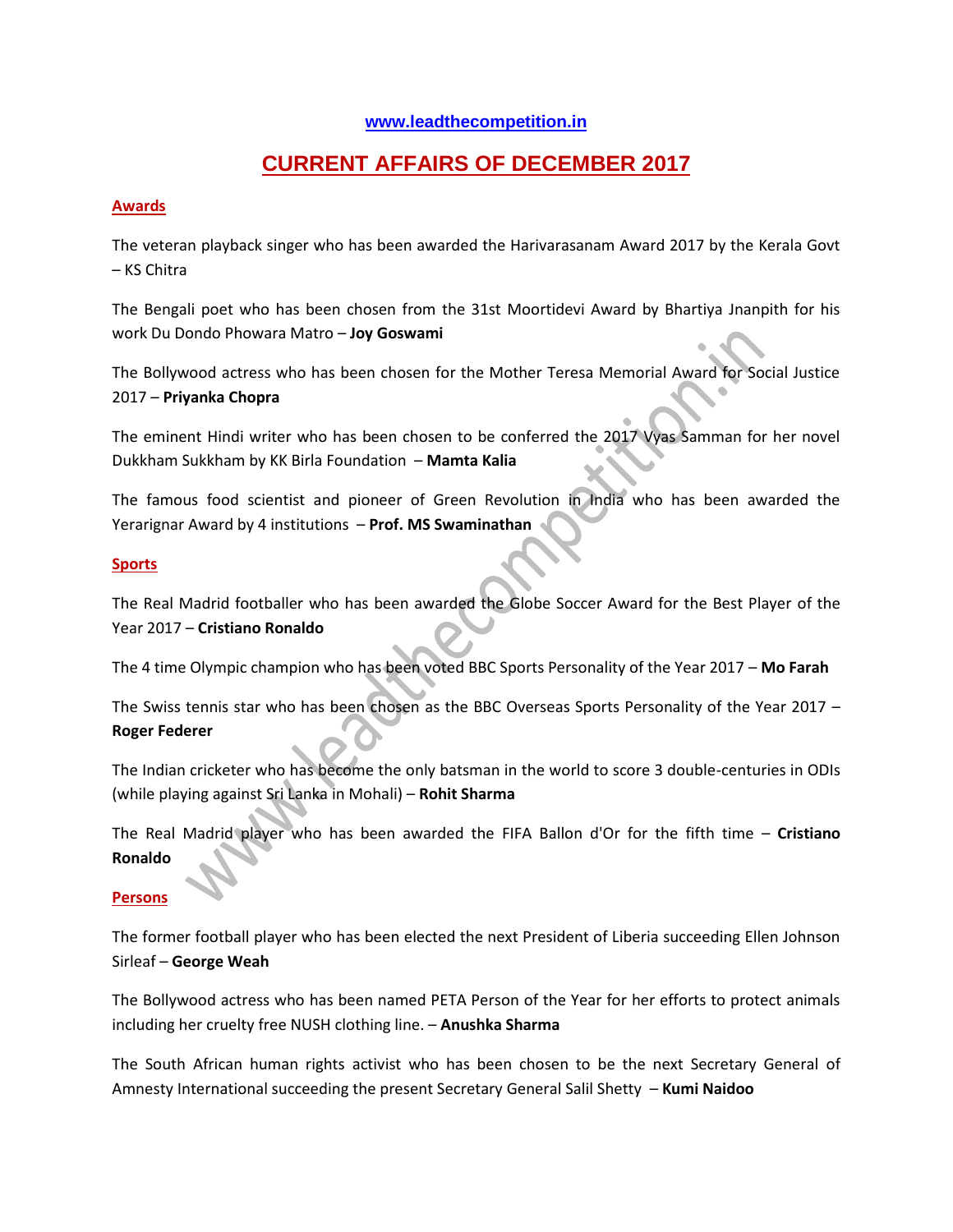The President of International Hockey Federation who has chosen as the new chief of Indian Olympic Association – **Narinder Batra**

The contestant from Lucknow who has bagged the Peter England Mr. India title at an event in Mumbai – **Jitesh Singh Deo**

The new Chairman and MD of Infosys who has been chosen to take over the company from January 2018 – **Salil S Parekh**

The former Chief Justice of India (29th) who passed away on 01 December 2017 – **Justice AS Anand**

### **Places**

The venue of Indian History Congress being held from 28 to 30 December 2017 –**Univesity, Kolkata Jadavpur**

The Indian city which has become the first in the country to have its own logo (designed by Rushi Patel and M Venkateswar Rao) – **Bengaluru**

The city of United Kingdom which has been officially declared as the host city of Commonwealth Games 2022 – **Birmingham**

The place in Gujarat where the Union Cabinet has approved the setting up of India's First National Rail and Transportation University – **Vadodara**

The venue of the 3rd World Telugu Conference being held from 15 December 2017 – **Hyderabad**

The country which has announced lifting of its ban on movie theatres imposed more than 35 years ago – **Saudi Arabia**

The country which has been banned from participating in the Winter Olympics 2018 in Pyeongchang, South Korea by the International Olympic Committee – **Russia**

The venue of 6th International Tourism Mart organised by the Ministry of Tourism, GoI, in association with the North Eastern States from 5-7 December, 2017. – **Guwahati** 

The Indian State which has become the first in the country to pass a bill awarding death to those found guilty of raping girls aged 12 and below – **Madhya Pradesh**

The district of Uttar Pradesh which has been included in the National Capital Region becoming the 8th district from the State to be included in NCR – **Shamli** 

# **Defence**

The 11th edition of bilateral naval exercise conducted by India and Oman near Muscat is named – **Naseem Al Bahr (Sea Breeze)**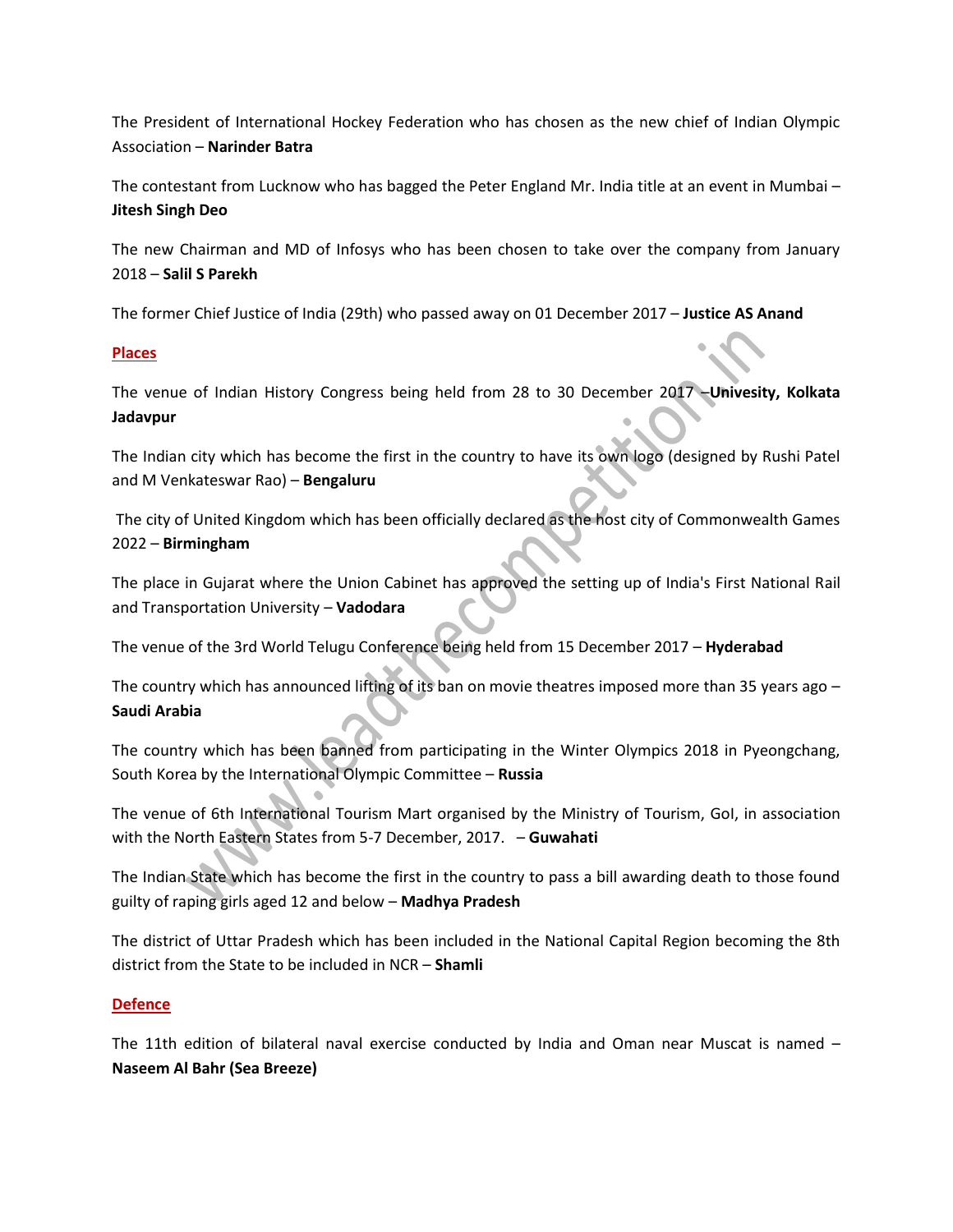The major exercise conducted by the Southern Command of Indian Army in the deserts of Rajasthan from 16 to 22 Dec to evaluate the capability of the armed forces to strike deep into enemy territory is named – **Hamesha Vijayee**

The joint military exercise by the armies of India and Maldives being conducted at Belagavi in Karnataka is named – **Exercise Ekuverin**

The first of Scorpene class diesel-electric submarine manufactured by Mazagon Dock Ltd (Designed by French company DCNS) which was commissioned into the Indian Navy at Mumbai – **INS Kalvari**

The largest joint air exercise launched by South Korea and United States of America from 04 December is named – **Vigilant Ace**

The 3rd joint military exercise of India and United Kingdom held in the Mahajan firing range in Rajasthan was named – **Ajeya Warrior-2017**

### **Miscellaneous**

The word chosen by Oxford Dictionary as the Word of the Year 2017 – **Youthquake**

The word chosen by Merriam-Websters Dictionary as the Word of the Year 2017 – **Feminism**

The mountain which has been confirmed to be the highest mountain in the British Antarctic territory (higher than Mt Jackson which was till now considered to be the highest) – **Mt Hope**

The largest congregation of pilgrims in the world which has been recognised by UNESCO as an Intangible Cultural Heritage – **Kumbh Mela**

The cyclone which originated in Gulf of Thailand and caused massive destruction in Sri Lanka, Tamil Nadu, Kerala, Lakshadeep before dissipating south-west of Gujarat was named – **Ockhi**

### **Important Days of December**

| World AIDS Day: 01 December 2017                                        |
|-------------------------------------------------------------------------|
| Designated by: World Health Organisation                                |
| Theme: Right to Health                                                  |
| Slogan: Everybody Counts                                                |
| First Observed in: 1988                                                 |
| International Day of Persons with Disabilities: 03 December 2017        |
| Designated by: United Nations General Assembly                          |
| Theme: Transformation towards sustainable and resilient society for all |
| First Observed in: 1992                                                 |
| International Volunteer Day: 05 December 2017                           |
| Designated by: United Nations General Assembly                          |
| Theme: Volunteers Act First. Here. Everywhere                           |
| First Observed in: 1986                                                 |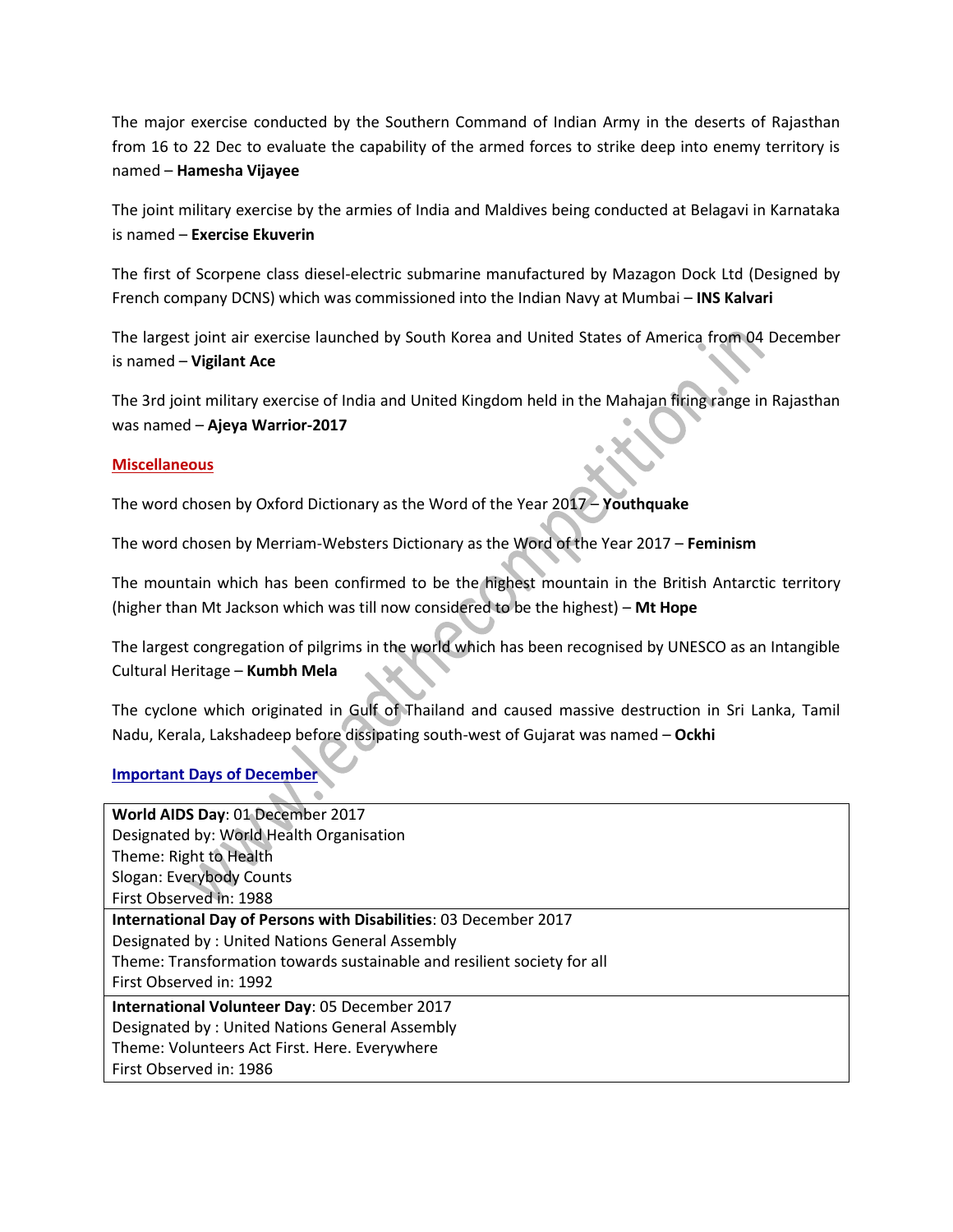| World Soil Day: 05 December 2017                                      |  |  |  |
|-----------------------------------------------------------------------|--|--|--|
| First launched by: International Union of Soil Sciences (2002)        |  |  |  |
| Endorsed by: Food and Agricultural Organisation (Jun 2013)            |  |  |  |
| Accepted by: United Nations General Assembly (Dec 2013)               |  |  |  |
| Theme: Caring for the Planet starts from the Ground                   |  |  |  |
| International Civil Aviation Day: 07 December 2017                    |  |  |  |
| Established by: International Civil Aviation Organisation (1994)      |  |  |  |
| Adopted by: United Nations General Assembly (1996)                    |  |  |  |
| Theme (2015-18): Working Together to Ensure No Country is Left Behind |  |  |  |
| International Anti Corruption Day: 09 December 2017                   |  |  |  |
| Designated by: United Nations General Assembly                        |  |  |  |
| Theme: United against corruption for development, peace and security  |  |  |  |
| First Observed in: 2003                                               |  |  |  |
| United Nations Human Rights Day: 10 December 2017                     |  |  |  |
| Designated by: United Nations General Assembly                        |  |  |  |
| Theme: Stand up 4 human rights                                        |  |  |  |
| First Observed in: 1948                                               |  |  |  |
| International Mountains Day: 11 December 2017                         |  |  |  |
| Designated by: United Nations General Assembly                        |  |  |  |
| Theme: Mountain under Pressure: climate, hunger, migration            |  |  |  |
| First Observed in: 2003                                               |  |  |  |
| International Human Solidarity Day: 20 December 2017                  |  |  |  |
| Designated by: United Nations General Assembly                        |  |  |  |
| First Observed in: 2006                                               |  |  |  |
|                                                                       |  |  |  |

# **Passing away of Shashi Kapoor**

Born: 18 March 1938

Death: 04 December 2017.

Awards: Padma Bhushan (2011); Dadasaheb Phalke Award (2014)

National Film Award: Best Actor for New Delhi Times; Best Feature Film as Producer for Junoon

 $\ddot{ }$ 

## **NEW CHIEF MINISTERS**

Himachal Pradesh – Jai Ram Thakur

Gujarat - Vijay Rupani

### **Launch of DARPAN Project**

**DARPAN** – Digital Advancement of Rural Post Office for A New India

Objective - To improve the quality of service, add value to services and achieve financial inclusion of unbanked rural population.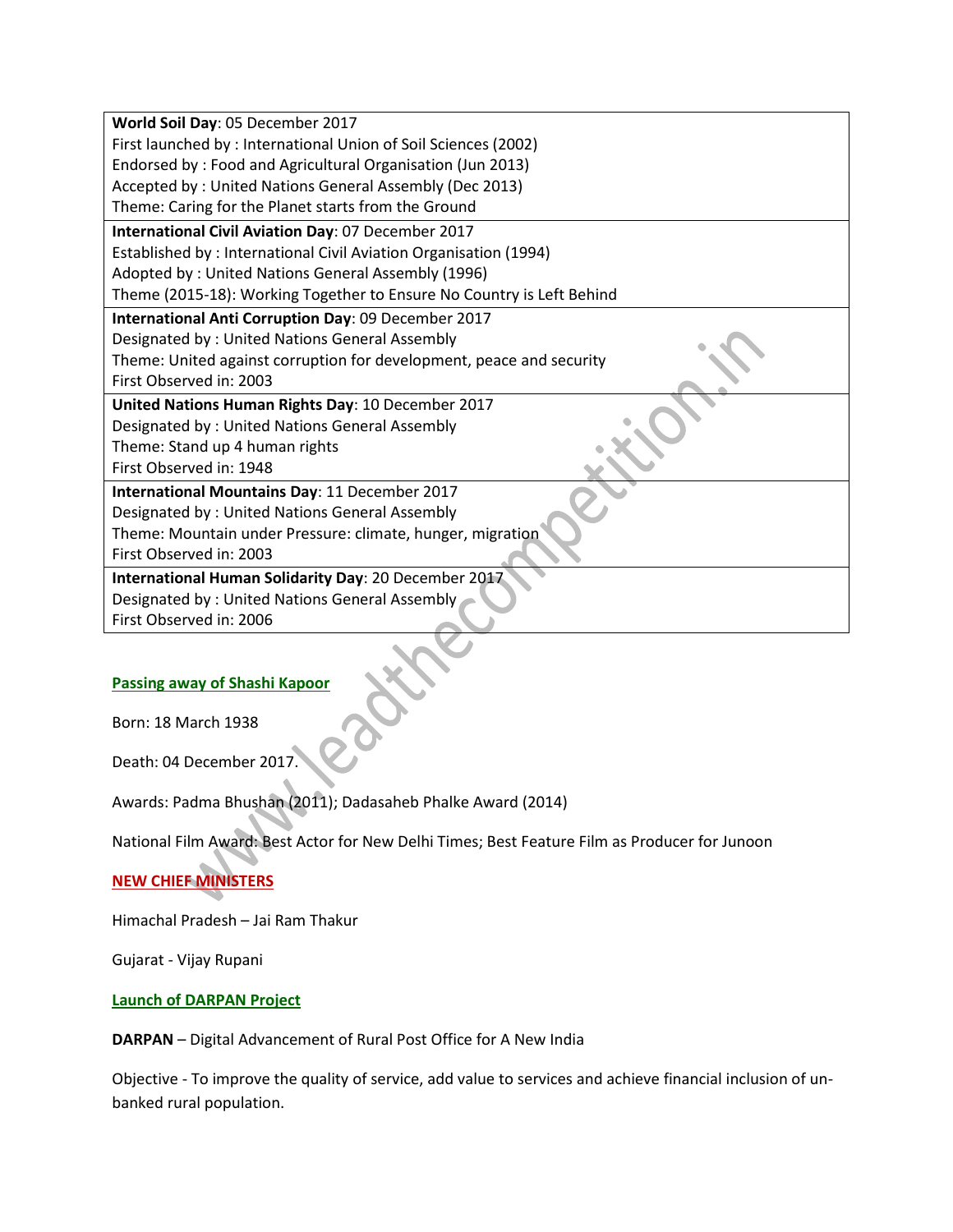### Outlay - Rs. 1400 Crore

### **Sahitya Akademi Awards 2017**

| Language    | <b>Title and Genre</b>                        | <b>Author</b>                    |
|-------------|-----------------------------------------------|----------------------------------|
| Assamese    | Moriahola (Novel)                             | Jayantha Mahatab Bora            |
| Bengali     | Sei Nikhonj Manusta (Novel)                   | Afsar Ahmed                      |
| <b>Bodo</b> | Thwisam (Novel)                               | Rita Boro                        |
| Dogri       | Banna (Short stories)                         | Shiv Mehta                       |
| English     | The Black Hill (Novel)                        | Mamang Dai                       |
| Gujarati    | Gujarati Vyakaranna Baso Varsh (Criticism)    | Urmi Ghanshyam Desai             |
| Hindi       | Vishw Mithak Sarit Sagar (Literary Criticism) | Ramesh Kuntal Megh               |
| Kannada     | Kathana Bharathi (Literary Criticism)         | T.P. Ashoka                      |
| Kashmiri    | Yeli Parda Woth (Short Stories)               | Autar Krishen Rahbar             |
| Konkani     | Khand Ani Her Katha (Short Stories)           | Gajanan Jog                      |
| Maithili    | Jahalak Diary (Poetry)                        | Udaya Narayana Singh 'Nachiketa' |
| Malayalam   | Daivathinte Pusthakam (Novel)                 | K.P. Ramanunni                   |
| Manipuri    | Chahee Taret Khuntakpa (Play)                 | Rajen Toijamba                   |
| Marathi     | Bolave Te Amhi (Poetry)                       | <b>Shrikant Deshmukh</b>         |
| Nepali      | Kriti Vimarsha (Literary Criticism)           | <b>Bina Hangkhim</b>             |
| Odia        | Etavatira Shilpi (Short Stories)              | Gayatri Saraf                    |
| Punjabi     | Slow Down (Novel)                             | Nachhattar                       |
| Rajasthani  | Bina Hasal Pai (Criticism)                    | Neeraj Daiya                     |
| Sanskrit    | Gangaputravadanam (Poetry)                    | Niranjan Mishra                  |
| Santali     | Tahenan Tangi re (Poetry)                     | Bhujanga Tudu                    |
| Sindhi      | Aachhende Laja Maraan (Essays)                | Jagdish Lachhani                 |
| Tamil       | Kaandhal Naatkal (Poetry)                     | (Late) Inqulab                   |
| Telugu      | Gaali Rangu (Poetry)                          | Devipriya                        |
| Urdu        | Dakhma (Short Stories)                        | <b>Baig Ehsas</b>                |

### **National Nutrition Mission**

The Union Cabinet approved setting up of National Nutrition Mission with a three year budget of Rs.9046.17 crore commencing from 2017-18.

Major impact: The programme through the targets will strive to reduce the level of stunting, undernutrition, anemia and low birth weight babies. It will create synergy, ensure better monitoring, issue alerts for timely action, and encourage States/UTs to perform, guide and supervise the line Ministries and States/UTs to achieve the targeted goals.

Benefits Coverage: More than 10 crore people will be benefitted by this programme. All the States and districts will be covered in a phased manner i.e. 315 districts in 2017-18, 235 districts in 2018-19 and remaining districts in 2019-20.